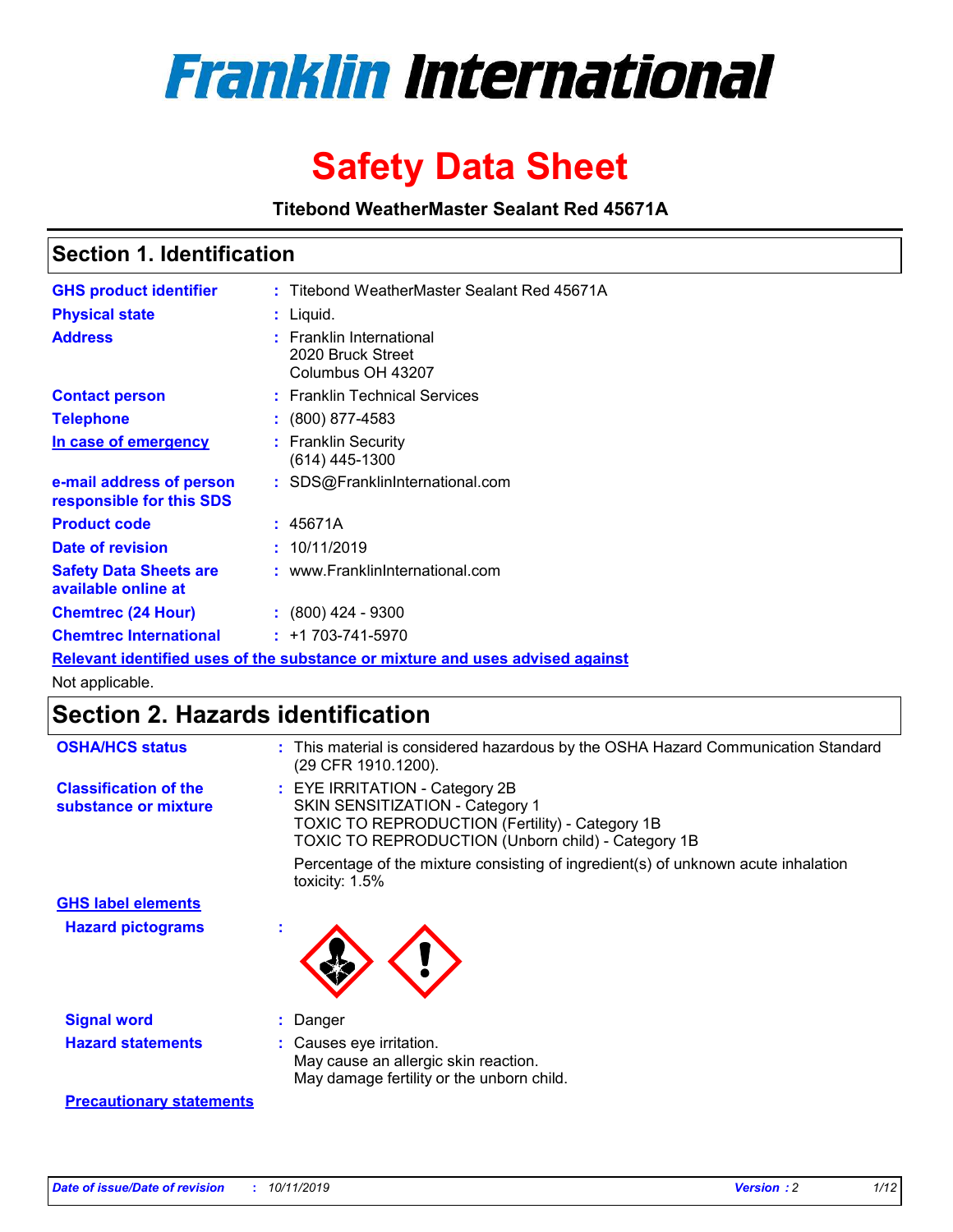### **Section 2. Hazards identification**

| <b>Prevention</b>                          | : Obtain special instructions before use. Do not handle until all safety precautions have<br>been read and understood. Wear protective gloves. Wear eye or face protection.<br>Wear protective clothing. Avoid breathing vapor. Wash hands thoroughly after handling.<br>Contaminated work clothing must not be allowed out of the workplace.                                                        |
|--------------------------------------------|------------------------------------------------------------------------------------------------------------------------------------------------------------------------------------------------------------------------------------------------------------------------------------------------------------------------------------------------------------------------------------------------------|
| <b>Response</b>                            | : IF exposed or concerned: Get medical attention. IF ON SKIN: Wash with plenty of<br>soap and water. Wash contaminated clothing before reuse. If skin irritation or rash<br>occurs: Get medical attention. IF IN EYES: Rinse cautiously with water for several<br>minutes. Remove contact lenses, if present and easy to do. Continue rinsing. If eye<br>irritation persists: Get medical attention. |
| <b>Storage</b>                             | : Store locked up.                                                                                                                                                                                                                                                                                                                                                                                   |
| <b>Disposal</b>                            | : Dispose of contents and container in accordance with all local, regional, national and<br>international regulations.                                                                                                                                                                                                                                                                               |
| <b>Hazards not otherwise</b><br>classified | : Product generates methanol during cure.                                                                                                                                                                                                                                                                                                                                                            |
|                                            |                                                                                                                                                                                                                                                                                                                                                                                                      |

### **Section 3. Composition/information on ingredients**

| <b>Substance/mixture</b><br>Mixture                  |                   |                     |
|------------------------------------------------------|-------------------|---------------------|
| <b>Ingredient name</b>                               | $\frac{9}{6}$     | <b>CAS number</b>   |
| 3-aminopropyltriethoxysilane<br>Dibutyltin dilaurate | l≤3<br>$\leq 0.3$ | 919-30-2<br>77-58-7 |

Any concentration shown as a range is to protect confidentiality or is due to batch variation.

**There are no additional ingredients present which, within the current knowledge of the supplier and in the concentrations applicable, are classified as hazardous to health or the environment and hence require reporting in this section.**

**Occupational exposure limits, if available, are listed in Section 8.**

### **Section 4. First aid measures**

| <b>Description of necessary first aid measures</b> |                                                                                                                                                                                                                                                                                                                                                                                                                                                                                                                                                                                                                                                                                                                                                                           |  |  |  |
|----------------------------------------------------|---------------------------------------------------------------------------------------------------------------------------------------------------------------------------------------------------------------------------------------------------------------------------------------------------------------------------------------------------------------------------------------------------------------------------------------------------------------------------------------------------------------------------------------------------------------------------------------------------------------------------------------------------------------------------------------------------------------------------------------------------------------------------|--|--|--|
| <b>Eye contact</b>                                 | : Immediately flush eyes with plenty of water, occasionally lifting the upper and lower<br>eyelids. Check for and remove any contact lenses. Continue to rinse for at least 10<br>minutes. If irritation persists, get medical attention.                                                                                                                                                                                                                                                                                                                                                                                                                                                                                                                                 |  |  |  |
| <b>Inhalation</b>                                  | : Remove victim to fresh air and keep at rest in a position comfortable for breathing. If<br>not breathing, if breathing is irregular or if respiratory arrest occurs, provide artificial<br>respiration or oxygen by trained personnel. It may be dangerous to the person providing<br>aid to give mouth-to-mouth resuscitation. Get medical attention. If unconscious, place<br>in recovery position and get medical attention immediately. Maintain an open airway.<br>Loosen tight clothing such as a collar, tie, belt or waistband. In case of inhalation of<br>decomposition products in a fire, symptoms may be delayed. The exposed person may<br>need to be kept under medical surveillance for 48 hours.                                                       |  |  |  |
| <b>Skin contact</b>                                | : Wash with plenty of soap and water. Remove contaminated clothing and shoes. Wash<br>contaminated clothing thoroughly with water before removing it, or wear gloves.<br>Continue to rinse for at least 10 minutes. Get medical attention. In the event of any<br>complaints or symptoms, avoid further exposure. Wash clothing before reuse. Clean<br>shoes thoroughly before reuse.                                                                                                                                                                                                                                                                                                                                                                                     |  |  |  |
| <b>Ingestion</b>                                   | : Wash out mouth with water. Remove dentures if any. Remove victim to fresh air and<br>keep at rest in a position comfortable for breathing. If material has been swallowed and<br>the exposed person is conscious, give small quantities of water to drink. Stop if the<br>exposed person feels sick as vomiting may be dangerous. Do not induce vomiting<br>unless directed to do so by medical personnel. If vomiting occurs, the head should be<br>kept low so that vomit does not enter the lungs. Get medical attention. Never give<br>anything by mouth to an unconscious person. If unconscious, place in recovery position<br>and get medical attention immediately. Maintain an open airway. Loosen tight clothing<br>such as a collar, tie, belt or waistband. |  |  |  |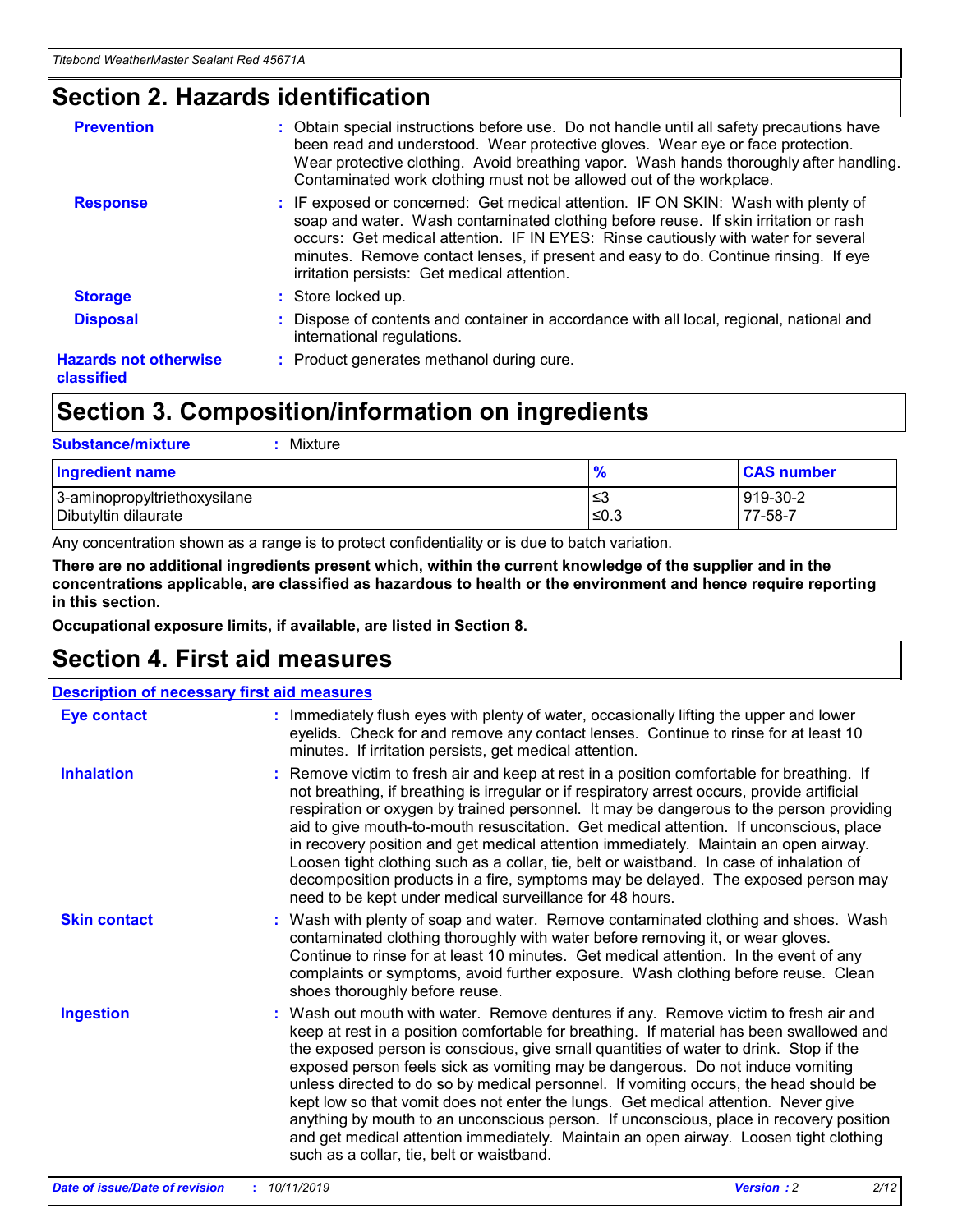## **Section 4. First aid measures**

| Most important symptoms/effects, acute and delayed |                                       |                                                                                                                                                                                                                                                                                                                                                                                                                 |  |  |  |
|----------------------------------------------------|---------------------------------------|-----------------------------------------------------------------------------------------------------------------------------------------------------------------------------------------------------------------------------------------------------------------------------------------------------------------------------------------------------------------------------------------------------------------|--|--|--|
|                                                    | <b>Potential acute health effects</b> |                                                                                                                                                                                                                                                                                                                                                                                                                 |  |  |  |
| <b>Eye contact</b>                                 |                                       | : May cause eye irritation.                                                                                                                                                                                                                                                                                                                                                                                     |  |  |  |
| <b>Inhalation</b>                                  |                                       | : No known significant effects or critical hazards.                                                                                                                                                                                                                                                                                                                                                             |  |  |  |
| <b>Skin contact</b>                                |                                       | : May cause skin irritation.                                                                                                                                                                                                                                                                                                                                                                                    |  |  |  |
| <b>Ingestion</b>                                   |                                       | : No known significant effects or critical hazards.                                                                                                                                                                                                                                                                                                                                                             |  |  |  |
| Over-exposure signs/symptoms                       |                                       |                                                                                                                                                                                                                                                                                                                                                                                                                 |  |  |  |
| <b>Eye contact</b>                                 |                                       | : Adverse symptoms may include the following:<br>irritation<br>watering<br>redness                                                                                                                                                                                                                                                                                                                              |  |  |  |
| <b>Inhalation</b>                                  |                                       | : Adverse symptoms may include the following:<br>reduced fetal weight<br>increase in fetal deaths<br>skeletal malformations                                                                                                                                                                                                                                                                                     |  |  |  |
| <b>Skin contact</b>                                |                                       | : Adverse symptoms may include the following:<br>irritation<br>redness<br>reduced fetal weight<br>increase in fetal deaths<br>skeletal malformations                                                                                                                                                                                                                                                            |  |  |  |
| <b>Ingestion</b>                                   |                                       | : Adverse symptoms may include the following:<br>reduced fetal weight<br>increase in fetal deaths<br>skeletal malformations                                                                                                                                                                                                                                                                                     |  |  |  |
|                                                    |                                       | <b>Indication of immediate medical attention and special treatment needed, if necessary</b>                                                                                                                                                                                                                                                                                                                     |  |  |  |
| <b>Notes to physician</b>                          |                                       | : In case of inhalation of decomposition products in a fire, symptoms may be delayed.<br>The exposed person may need to be kept under medical surveillance for 48 hours.                                                                                                                                                                                                                                        |  |  |  |
| <b>Specific treatments</b>                         |                                       | : No specific treatment.                                                                                                                                                                                                                                                                                                                                                                                        |  |  |  |
| <b>Protection of first-aiders</b>                  |                                       | : No action shall be taken involving any personal risk or without suitable training. If it is<br>suspected that fumes are still present, the rescuer should wear an appropriate mask or<br>self-contained breathing apparatus. It may be dangerous to the person providing aid to<br>give mouth-to-mouth resuscitation. Wash contaminated clothing thoroughly with water<br>before removing it, or wear gloves. |  |  |  |

**See toxicological information (Section 11)**

### **Section 5. Fire-fighting measures**

| <b>Extinguishing media</b>                             |                                                                                                                                                                                                     |
|--------------------------------------------------------|-----------------------------------------------------------------------------------------------------------------------------------------------------------------------------------------------------|
| <b>Suitable extinguishing</b><br>media                 | : Use an extinguishing agent suitable for the surrounding fire.                                                                                                                                     |
| <b>Unsuitable extinguishing</b><br>media               | $:$ None known.                                                                                                                                                                                     |
| <b>Specific hazards arising</b><br>from the chemical   | : In a fire or if heated, a pressure increase will occur and the container may burst.                                                                                                               |
| <b>Hazardous thermal</b><br>decomposition products     | : Decomposition products may include the following materials:<br>carbon dioxide<br>carbon monoxide<br>nitrogen oxides<br>metal oxide/oxides                                                         |
| <b>Special protective actions</b><br>for fire-fighters | : Promptly isolate the scene by removing all persons from the vicinity of the incident if<br>there is a fire. No action shall be taken involving any personal risk or without suitable<br>training. |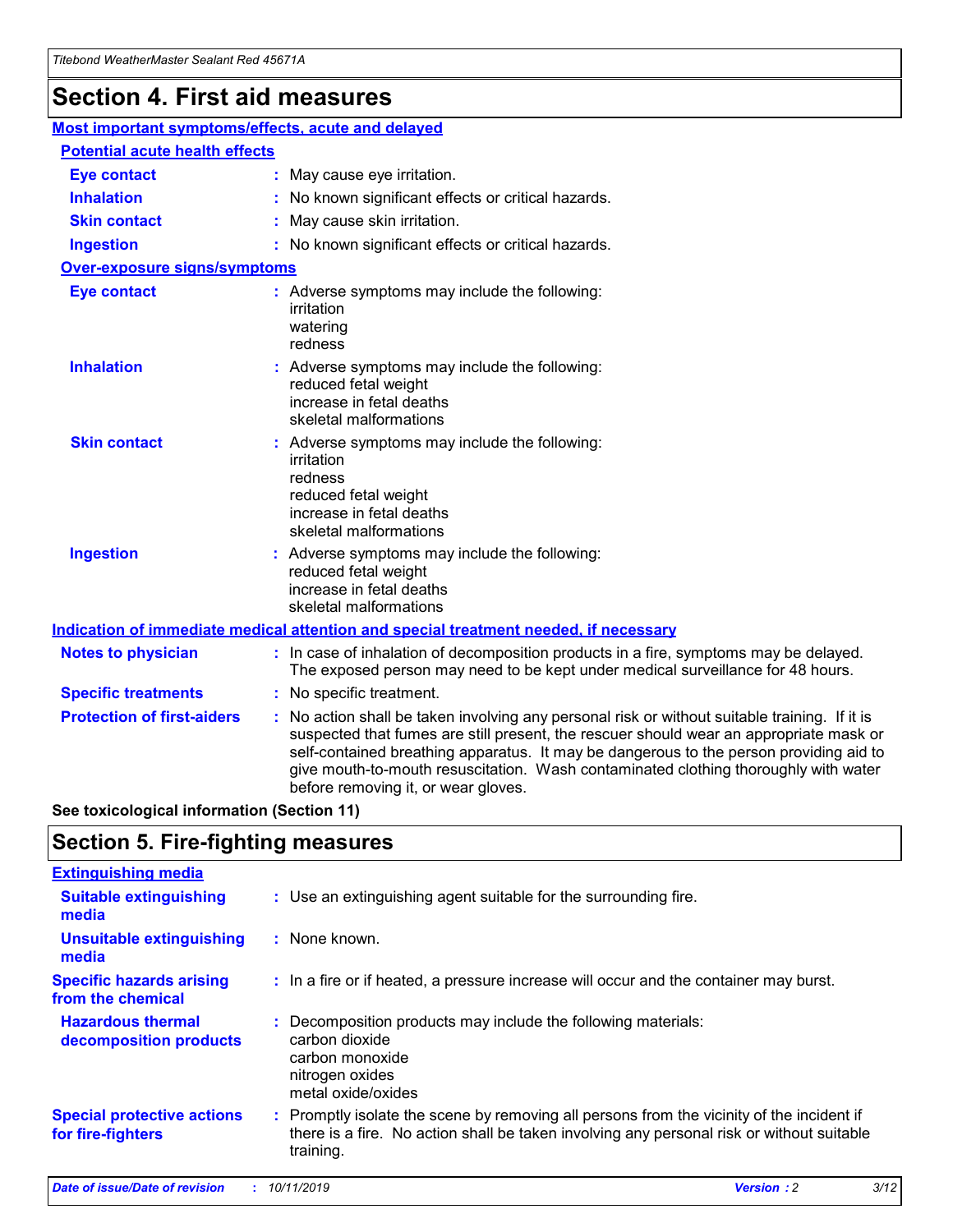### **Section 5. Fire-fighting measures**

**Special protective equipment for fire-fighters** Fire-fighters should wear appropriate protective equipment and self-contained breathing **:** apparatus (SCBA) with a full face-piece operated in positive pressure mode.

### **Section 6. Accidental release measures**

#### **Personal precautions, protective equipment and emergency procedures**

| For non-emergency<br>personnel                               | : No action shall be taken involving any personal risk or without suitable training.<br>Evacuate surrounding areas. Keep unnecessary and unprotected personnel from<br>entering. Do not touch or walk through spilled material. Avoid breathing vapor or mist.<br>Provide adequate ventilation. Wear appropriate respirator when ventilation is<br>inadequate. Put on appropriate personal protective equipment.                                                                                                                                                                                                                                                                                             |
|--------------------------------------------------------------|--------------------------------------------------------------------------------------------------------------------------------------------------------------------------------------------------------------------------------------------------------------------------------------------------------------------------------------------------------------------------------------------------------------------------------------------------------------------------------------------------------------------------------------------------------------------------------------------------------------------------------------------------------------------------------------------------------------|
|                                                              | For emergency responders : If specialized clothing is required to deal with the spillage, take note of any information in<br>Section 8 on suitable and unsuitable materials. See also the information in "For non-<br>emergency personnel".                                                                                                                                                                                                                                                                                                                                                                                                                                                                  |
| <b>Environmental precautions</b>                             | : Avoid dispersal of spilled material and runoff and contact with soil, waterways, drains<br>and sewers. Inform the relevant authorities if the product has caused environmental<br>pollution (sewers, waterways, soil or air).                                                                                                                                                                                                                                                                                                                                                                                                                                                                              |
| <b>Methods and materials for containment and cleaning up</b> |                                                                                                                                                                                                                                                                                                                                                                                                                                                                                                                                                                                                                                                                                                              |
| <b>Small spill</b>                                           | : Stop leak if without risk. Move containers from spill area. Dilute with water and mop up<br>if water-soluble. Alternatively, or if water-insoluble, absorb with an inert dry material and<br>place in an appropriate waste disposal container. Dispose of via a licensed waste<br>disposal contractor.                                                                                                                                                                                                                                                                                                                                                                                                     |
| <b>Large spill</b>                                           | : Stop leak if without risk. Move containers from spill area. Approach release from<br>upwind. Prevent entry into sewers, water courses, basements or confined areas. Wash<br>spillages into an effluent treatment plant or proceed as follows. Contain and collect<br>spillage with non-combustible, absorbent material e.g. sand, earth, vermiculite or<br>diatomaceous earth and place in container for disposal according to local regulations<br>(see Section 13). Dispose of via a licensed waste disposal contractor. Contaminated<br>absorbent material may pose the same hazard as the spilled product. Note: see<br>Section 1 for emergency contact information and Section 13 for waste disposal. |

### **Section 7. Handling and storage**

| <b>Precautions for safe handling</b>                                             |                                                                                                                                                                                                                                                                                                                                                                                                                                                                                                                                                                                                                                                                                                                                                                                                                                                  |
|----------------------------------------------------------------------------------|--------------------------------------------------------------------------------------------------------------------------------------------------------------------------------------------------------------------------------------------------------------------------------------------------------------------------------------------------------------------------------------------------------------------------------------------------------------------------------------------------------------------------------------------------------------------------------------------------------------------------------------------------------------------------------------------------------------------------------------------------------------------------------------------------------------------------------------------------|
| <b>Protective measures</b>                                                       | : Put on appropriate personal protective equipment (see Section 8). Persons with a<br>history of skin sensitization problems should not be employed in any process in which<br>this product is used. Avoid exposure - obtain special instructions before use. Avoid<br>exposure during pregnancy. Do not handle until all safety precautions have been read<br>and understood. Do not get in eyes or on skin or clothing. Do not ingest. Avoid<br>breathing vapor or mist. If during normal use the material presents a respiratory hazard,<br>use only with adequate ventilation or wear appropriate respirator. Keep in the original<br>container or an approved alternative made from a compatible material, kept tightly<br>closed when not in use. Empty containers retain product residue and can be hazardous.<br>Do not reuse container. |
| <b>Advice on general</b><br>occupational hygiene                                 | : Eating, drinking and smoking should be prohibited in areas where this material is<br>handled, stored and processed. Workers should wash hands and face before eating,<br>drinking and smoking. Remove contaminated clothing and protective equipment before<br>entering eating areas. See also Section 8 for additional information on hygiene<br>measures.                                                                                                                                                                                                                                                                                                                                                                                                                                                                                    |
| <b>Conditions for safe storage,</b><br>including any<br><b>incompatibilities</b> | Store between the following temperatures: 0 to $120^{\circ}$ C (32 to $248^{\circ}$ F). Store in<br>accordance with local regulations. Store in original container protected from direct<br>sunlight in a dry, cool and well-ventilated area, away from incompatible materials (see<br>Section 10) and food and drink. Store locked up. Keep container tightly closed and<br>sealed until ready for use. Containers that have been opened must be carefully<br>resealed and kept upright to prevent leakage. Do not store in unlabeled containers.<br>Use appropriate containment to avoid environmental contamination. See Section 10 for<br>incompatible materials before handling or use.                                                                                                                                                     |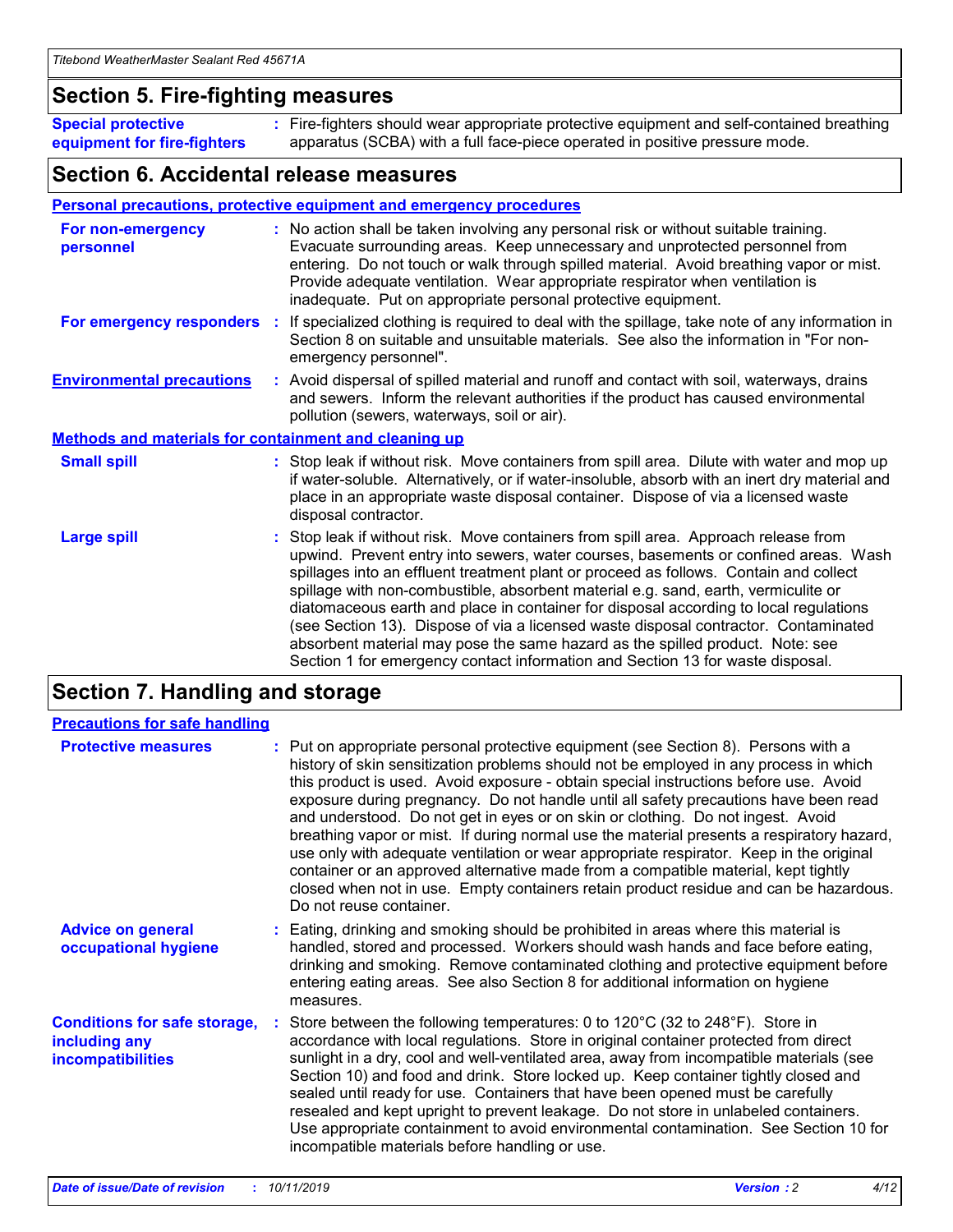## **Section 8. Exposure controls/personal protection**

#### **Control parameters**

#### **Occupational exposure limits**

| <b>Ingredient name</b>                               |    |                        | <b>Exposure limits</b>                                                                                                                                                                                                                                                                                                                                                                                                                                                                                                                                                                                                 |
|------------------------------------------------------|----|------------------------|------------------------------------------------------------------------------------------------------------------------------------------------------------------------------------------------------------------------------------------------------------------------------------------------------------------------------------------------------------------------------------------------------------------------------------------------------------------------------------------------------------------------------------------------------------------------------------------------------------------------|
| 3-aminopropyltriethoxysilane<br>Dibutyltin dilaurate |    |                        | None.<br>ACGIH TLV (United States, 3/2019). Absorbed through skin.<br>Notes: as Sn<br>TWA: $0.1 \text{ mg/m}^3$ , (as Sn) 8 hours.<br>STEL: 0.2 mg/m <sup>3</sup> , (as Sn) 15 minutes.<br>NIOSH REL (United States, 10/2016). Absorbed through skin.<br>Notes: as Sn<br>TWA: 0.1 mg/m <sup>3</sup> , (as Sn) 10 hours.<br>OSHA PEL (United States, 5/2018). Notes: as Sn<br>TWA: $0.1 \text{ mg/m}^3$ , (as Sn) 8 hours.<br>OSHA PEL 1989 (United States, 3/1989). Absorbed through skin.<br>Notes: measured as Sn<br>TWA: 0.1 mg/m <sup>3</sup> , (measured as Sn) 8 hours. Form: Organic                            |
| <b>Appropriate engineering</b><br>controls           |    |                        | : If user operations generate dust, fumes, gas, vapor or mist, use process enclosures,<br>local exhaust ventilation or other engineering controls to keep worker exposure to<br>airborne contaminants below any recommended or statutory limits.                                                                                                                                                                                                                                                                                                                                                                       |
| <b>Environmental exposure</b><br>controls            |    |                        | Emissions from ventilation or work process equipment should be checked to ensure<br>they comply with the requirements of environmental protection legislation. In some<br>cases, fume scrubbers, filters or engineering modifications to the process equipment<br>will be necessary to reduce emissions to acceptable levels.                                                                                                                                                                                                                                                                                          |
| <b>Individual protection measures</b>                |    |                        |                                                                                                                                                                                                                                                                                                                                                                                                                                                                                                                                                                                                                        |
| <b>Hygiene measures</b>                              |    |                        | : Wash hands, forearms and face thoroughly after handling chemical products, before<br>eating, smoking and using the lavatory and at the end of the working period.<br>Appropriate techniques should be used to remove potentially contaminated clothing.<br>Contaminated work clothing should not be allowed out of the workplace. Wash<br>contaminated clothing before reusing. Ensure that eyewash stations and safety<br>showers are close to the workstation location.                                                                                                                                            |
| <b>Eye/face protection</b>                           |    |                        | : Safety eyewear complying with an approved standard should be used when a risk<br>assessment indicates this is necessary to avoid exposure to liquid splashes, mists,<br>gases or dusts. If contact is possible, the following protection should be worn, unless<br>the assessment indicates a higher degree of protection: chemical splash goggles.                                                                                                                                                                                                                                                                  |
| <b>Skin protection</b>                               |    |                        |                                                                                                                                                                                                                                                                                                                                                                                                                                                                                                                                                                                                                        |
| <b>Hand protection</b>                               |    |                        | : Chemical-resistant, impervious gloves complying with an approved standard should be<br>worn at all times when handling chemical products if a risk assessment indicates this is<br>necessary. Considering the parameters specified by the glove manufacturer, check<br>during use that the gloves are still retaining their protective properties. It should be<br>noted that the time to breakthrough for any glove material may be different for different<br>glove manufacturers. In the case of mixtures, consisting of several substances, the<br>protection time of the gloves cannot be accurately estimated. |
| <b>Body protection</b>                               |    | handling this product. | Personal protective equipment for the body should be selected based on the task being<br>performed and the risks involved and should be approved by a specialist before                                                                                                                                                                                                                                                                                                                                                                                                                                                |
| <b>Other skin protection</b>                         |    |                        | : Appropriate footwear and any additional skin protection measures should be selected<br>based on the task being performed and the risks involved and should be approved by a<br>specialist before handling this product.                                                                                                                                                                                                                                                                                                                                                                                              |
| <b>Respiratory protection</b>                        | ÷. | aspects of use.        | Based on the hazard and potential for exposure, select a respirator that meets the<br>appropriate standard or certification. Respirators must be used according to a<br>respiratory protection program to ensure proper fitting, training, and other important                                                                                                                                                                                                                                                                                                                                                         |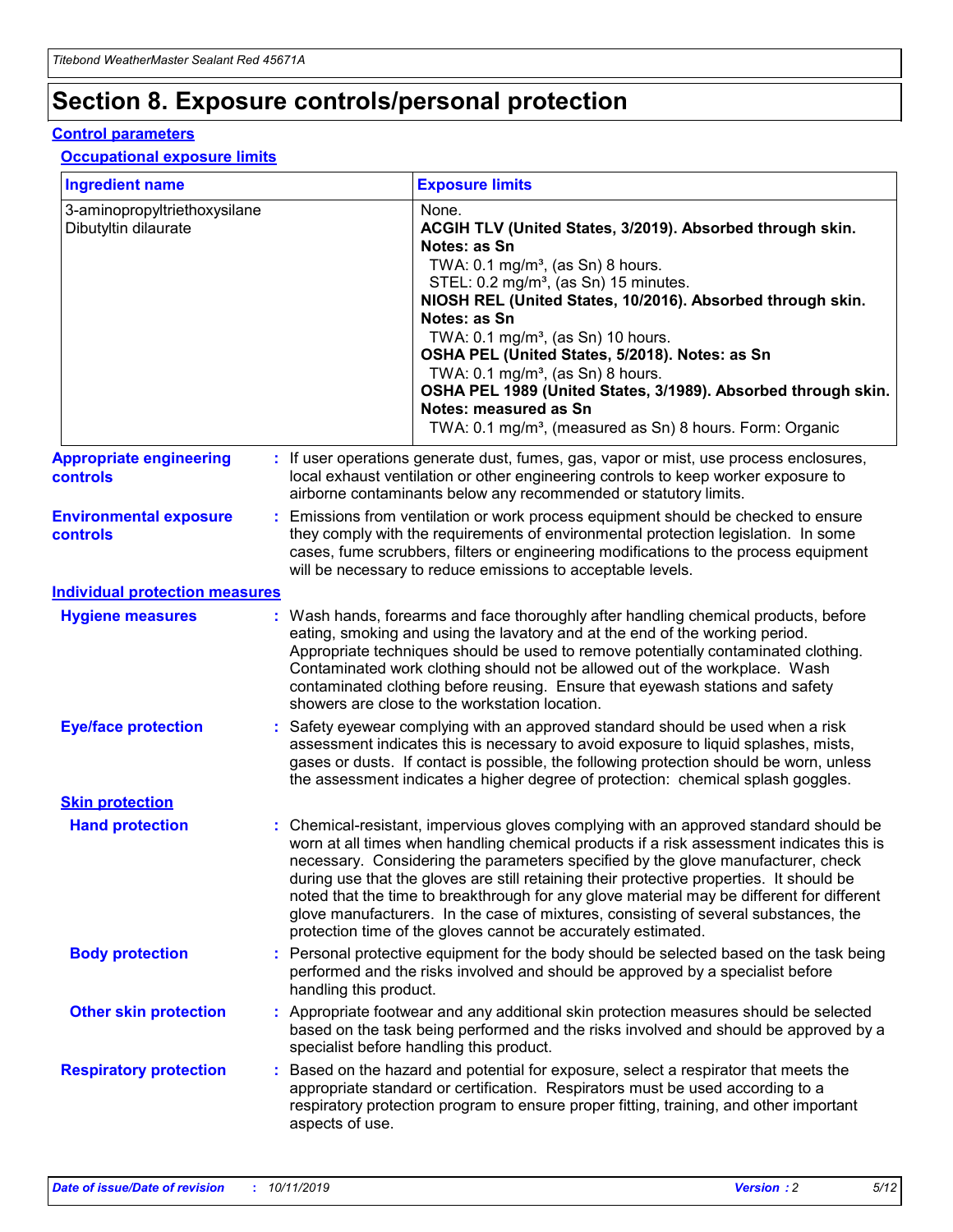### **Section 9. Physical and chemical properties**

#### **Appearance**

| <b>Physical state</b>                             | : Liquid. [Paste.]                                              |
|---------------------------------------------------|-----------------------------------------------------------------|
| Color                                             | $:$ Red.                                                        |
| Odor                                              | : None [Slight]                                                 |
| <b>Odor threshold</b>                             | : Not available.                                                |
| pH                                                | : Not applicable.                                               |
| <b>Melting point</b>                              | : Not available.                                                |
| <b>Boiling point</b>                              | : >100°C (>212°F)                                               |
| <b>Flash point</b>                                | : Closed cup: $>200^{\circ}$ C ( $>392^{\circ}$ F) [Setaflash.] |
| <b>Evaporation rate</b>                           | $:$ <1 (butyl acetate = 1)                                      |
| <b>Flammability (solid, gas)</b>                  | : Not available.                                                |
| Lower and upper explosive<br>(flammable) limits   | : Not available.                                                |
| <b>VOC (less water, less</b><br>exempt solvents)  | : 0 g/l                                                         |
| <b>Volatility</b>                                 | $: 0\%$ (w/w)                                                   |
| <b>Vapor density</b>                              | : Not available.                                                |
| <b>Relative density</b>                           | : 1.4329                                                        |
| <b>Solubility</b>                                 | Insoluble in the following materials: cold water and hot water. |
| <b>Solubility in water</b>                        | : Not available.                                                |
| <b>Partition coefficient: n-</b><br>octanol/water | $:$ Not available.                                              |
| <b>Auto-ignition temperature</b>                  | : Not available.                                                |
| <b>Decomposition temperature</b>                  | : Not available.                                                |
|                                                   |                                                                 |

### **Section 10. Stability and reactivity**

| <b>Reactivity</b>                            |    | : No specific test data related to reactivity available for this product or its ingredients.            |
|----------------------------------------------|----|---------------------------------------------------------------------------------------------------------|
| <b>Chemical stability</b>                    |    | : The product is stable.                                                                                |
| <b>Possibility of hazardous</b><br>reactions |    | : Under normal conditions of storage and use, hazardous reactions will not occur.                       |
| <b>Conditions to avoid</b>                   |    | : No specific data.                                                                                     |
| <b>Incompatible materials</b>                | ٠. | No specific data.                                                                                       |
| <b>Hazardous decomposition</b><br>products   | ÷. | Under normal conditions of storage and use, hazardous decomposition products should<br>not be produced. |

### **Section 11. Toxicological information**

### **Information on toxicological effects**

#### **Acute toxicity**

| <b>Product/ingredient name</b> | <b>Result</b>           | <b>Species</b> | <b>Dose</b>                | <b>Exposure</b> |
|--------------------------------|-------------------------|----------------|----------------------------|-----------------|
| 3-aminopropyltriethoxysilane   | <b>ILD50 Dermal</b>     | Rabbit         | 4.29 g/kg                  |                 |
| Dibutyltin dilaurate           | ILD50 Oral<br>LD50 Oral | Rat<br>Rat     | $1.57$ g/kg<br>175 $mg/kg$ |                 |
|                                |                         |                |                            |                 |

**Irritation/Corrosion**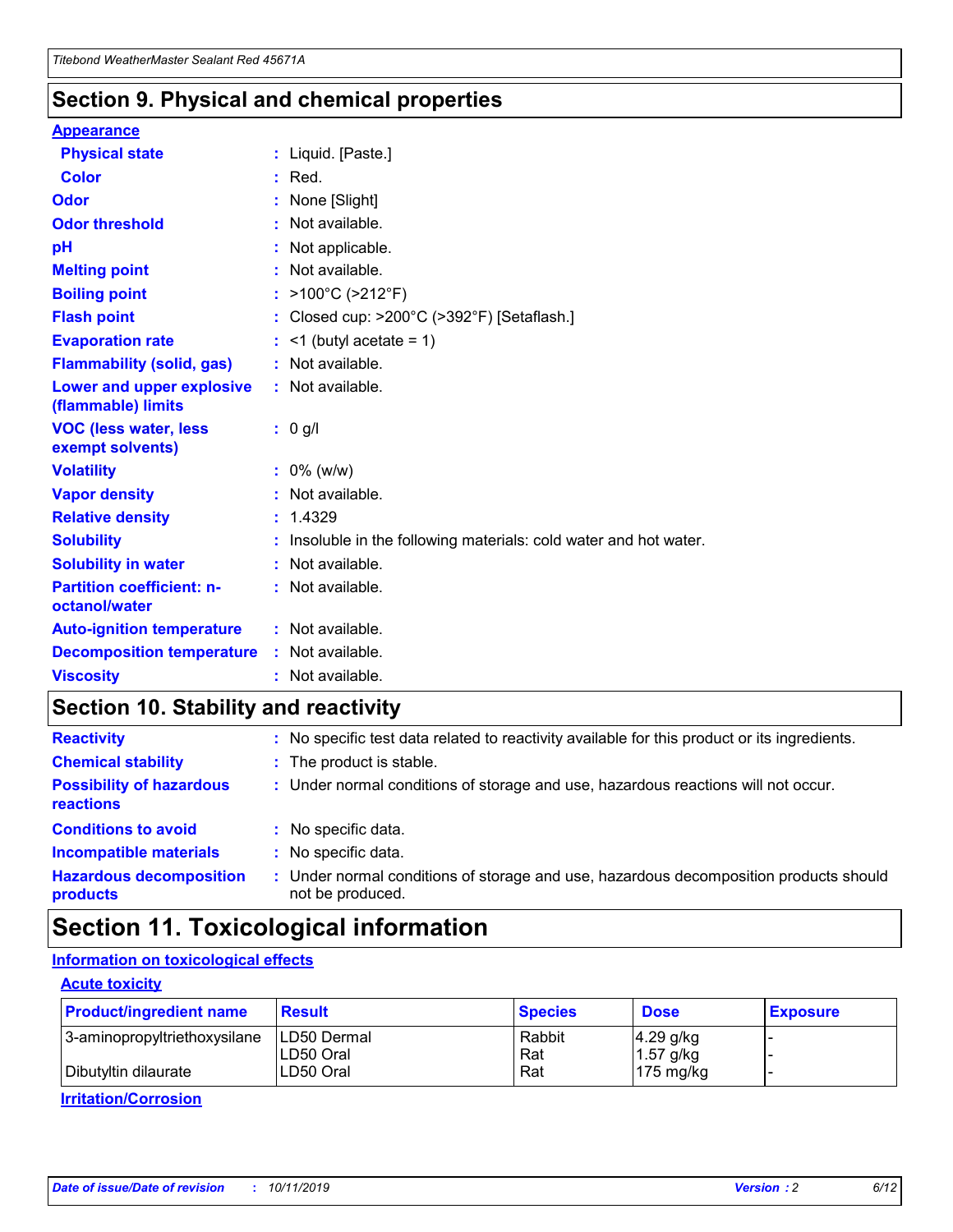## **Section 11. Toxicological information**

| <b>Product/ingredient name</b> | <b>Result</b>            | <b>Species</b> | <b>Score</b> | <b>Exposure</b>           | <b>Observation</b> |
|--------------------------------|--------------------------|----------------|--------------|---------------------------|--------------------|
| 3-aminopropyltriethoxysilane   | Eyes - Mild irritant     | Rabbit         |              | $100$ mg                  |                    |
|                                | Eyes - Severe irritant   | Rabbit         |              | 24 hours 750              |                    |
|                                |                          |                |              | ug                        |                    |
|                                | Skin - Severe irritant   | Rabbit         |              | 24 hours 5                | -                  |
| Dibutyltin dilaurate           | Eyes - Moderate irritant | Rabbit         |              | mq<br><b>24 hours 100</b> |                    |
|                                |                          |                |              | mg                        |                    |
|                                | Skin - Severe irritant   | Rabbit         |              | 500 mg                    |                    |

#### **Sensitization**

Not available.

#### **Mutagenicity**

Not available.

#### **Carcinogenicity**

Not available.

#### **Reproductive toxicity**

Not available.

#### **Teratogenicity**

Not available.

#### **Specific target organ toxicity (single exposure)**

Not available.

#### **Specific target organ toxicity (repeated exposure)**

| <b>Name</b>                                                                  |                                                                                                                             | <b>Category</b> | <b>Route of</b><br>exposure | <b>Target organs</b> |
|------------------------------------------------------------------------------|-----------------------------------------------------------------------------------------------------------------------------|-----------------|-----------------------------|----------------------|
| Dibutyltin dilaurate                                                         |                                                                                                                             | Category 1      |                             | respiratory system   |
| <b>Aspiration hazard</b><br>Not available.                                   |                                                                                                                             |                 |                             |                      |
| <b>Information on the likely</b><br>routes of exposure                       | : Not available.                                                                                                            |                 |                             |                      |
| <b>Potential acute health effects</b>                                        |                                                                                                                             |                 |                             |                      |
| <b>Eye contact</b>                                                           | : May cause eye irritation.                                                                                                 |                 |                             |                      |
| <b>Inhalation</b>                                                            | : No known significant effects or critical hazards.                                                                         |                 |                             |                      |
| <b>Skin contact</b>                                                          | : May cause skin irritation.                                                                                                |                 |                             |                      |
| <b>Ingestion</b>                                                             | : No known significant effects or critical hazards.                                                                         |                 |                             |                      |
| Symptoms related to the physical, chemical and toxicological characteristics |                                                                                                                             |                 |                             |                      |
| <b>Eye contact</b>                                                           | : Adverse symptoms may include the following:<br>irritation<br>watering<br>redness                                          |                 |                             |                      |
| <b>Inhalation</b>                                                            | : Adverse symptoms may include the following:<br>reduced fetal weight<br>increase in fetal deaths<br>skeletal malformations |                 |                             |                      |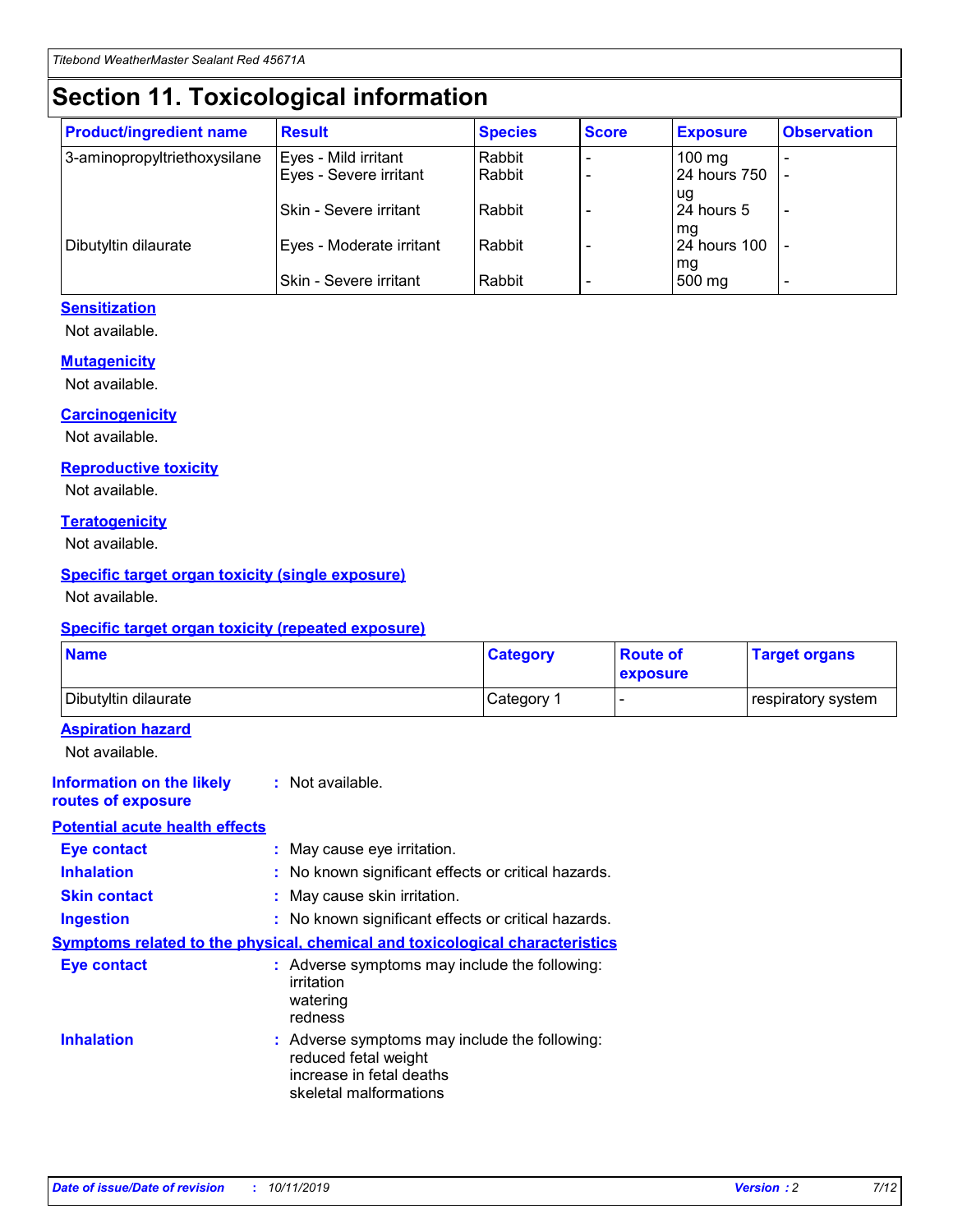## **Section 11. Toxicological information**

| <b>Skin contact</b>                     | : Adverse symptoms may include the following:<br>irritation<br>redness<br>reduced fetal weight<br>increase in fetal deaths<br>skeletal malformations |
|-----------------------------------------|------------------------------------------------------------------------------------------------------------------------------------------------------|
| <b>Ingestion</b>                        | : Adverse symptoms may include the following:<br>reduced fetal weight<br>increase in fetal deaths<br>skeletal malformations                          |
|                                         | Delayed and immediate effects and also chronic effects from short and long term exposure                                                             |
| <b>Short term exposure</b>              |                                                                                                                                                      |
| <b>Potential immediate</b><br>effects   | : Not available.                                                                                                                                     |
| <b>Potential delayed effects</b>        | : Not available.                                                                                                                                     |
| <b>Long term exposure</b>               |                                                                                                                                                      |
| <b>Potential immediate</b><br>effects   | : Not available.                                                                                                                                     |
| <b>Potential delayed effects</b>        | : Not available.                                                                                                                                     |
| <b>Potential chronic health effects</b> |                                                                                                                                                      |
| Not available.                          |                                                                                                                                                      |
| <b>General</b>                          | : Once sensitized, a severe allergic reaction may occur when subsequently exposed to<br>very low levels.                                             |
| <b>Carcinogenicity</b>                  | : No known significant effects or critical hazards.                                                                                                  |
| <b>Mutagenicity</b>                     | No known significant effects or critical hazards.                                                                                                    |
| <b>Teratogenicity</b>                   | May damage the unborn child.                                                                                                                         |
| <b>Developmental effects</b>            | No known significant effects or critical hazards.                                                                                                    |
| <b>Fertility effects</b>                | : May damage fertility.                                                                                                                              |
| <b>Numerical measures of toxicity</b>   |                                                                                                                                                      |
| <b>Acute toxicity estimates</b>         |                                                                                                                                                      |
|                                         |                                                                                                                                                      |

Not available.

## **Section 12. Ecological information**

#### **Toxicity**

| <b>Product/ingredient name</b> | <b>Result</b>                     | <b>Species</b>                       | <b>Exposure</b> |
|--------------------------------|-----------------------------------|--------------------------------------|-----------------|
| Dibutyltin dilaurate           | Chronic EC10 > 2 mg/l Fresh water | Algae - Scenedesmus<br>I subspicatus | l 96 hours i    |

### **Persistence and degradability**

| <b>Product/ingredient name</b> | <b>Test</b>                                                                    | <b>Result</b>  |  | <b>Dose</b>       | <b>Inoculum</b>         |
|--------------------------------|--------------------------------------------------------------------------------|----------------|--|-------------------|-------------------------|
| Dibutyltin dilaurate           | OECD 301F<br>Ready<br>Biodegradability -<br>Manometric<br>Respirometry<br>Test | 23 % - 28 days |  |                   |                         |
| <b>Product/ingredient name</b> | <b>Aquatic half-life</b>                                                       |                |  | <b>Photolysis</b> | <b>Biodegradability</b> |
| Dibutyltin dilaurate           |                                                                                |                |  |                   | Inherent                |

### **Bioaccumulative potential**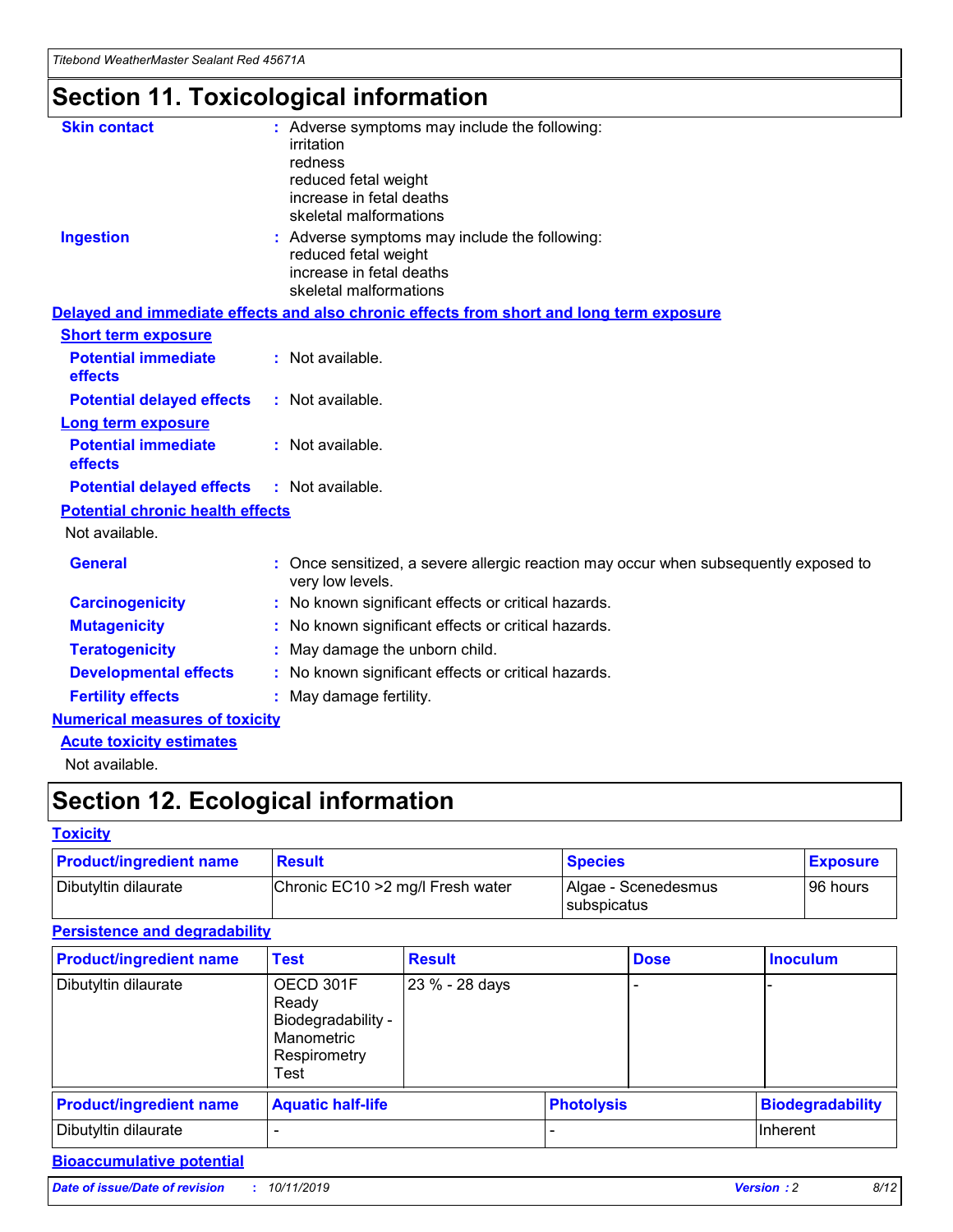## **Section 12. Ecological information**

| <b>Product/ingredient name</b> | $LoaPow$ | <b>BCF</b> | <b>Potential</b> |
|--------------------------------|----------|------------|------------------|
| 3-aminopropyltriethoxysilane   | 1.7      | 3.4        | low              |
| Dibutyltin dilaurate           | 4.44     | 2.91       | low              |

#### **Mobility in soil**

| <b>Soil/water partition</b><br>coefficient (K <sub>oc</sub> ) | : Not available.                                    |
|---------------------------------------------------------------|-----------------------------------------------------|
| <b>Other adverse effects</b>                                  | : No known significant effects or critical hazards. |

### **Section 13. Disposal considerations**

**Disposal methods :**

The generation of waste should be avoided or minimized wherever possible. Disposal of this product, solutions and any by-products should at all times comply with the requirements of environmental protection and waste disposal legislation and any regional local authority requirements. Dispose of surplus and non-recyclable products via a licensed waste disposal contractor. Waste should not be disposed of untreated to the sewer unless fully compliant with the requirements of all authorities with jurisdiction. Waste packaging should be recycled. Incineration or landfill should only be considered when recycling is not feasible. This material and its container must be disposed of in a safe way. Care should be taken when handling emptied containers that have not been cleaned or rinsed out. Empty containers or liners may retain some product residues. Avoid dispersal of spilled material and runoff and contact with soil, waterways, drains and sewers.

## **Section 14. Transport information**

|                                      | <b>DOT</b><br><b>Classification</b> | <b>TDG</b><br><b>Classification</b> | <b>Mexico</b><br><b>Classification</b> | <b>ADR/RID</b>           | <b>IMDG</b>              | <b>IATA</b>              |
|--------------------------------------|-------------------------------------|-------------------------------------|----------------------------------------|--------------------------|--------------------------|--------------------------|
| <b>UN number</b>                     | Not regulated.                      | Not regulated.                      | Not regulated.                         | Not regulated.           | Not regulated.           | Not regulated.           |
| <b>UN proper</b><br>shipping name    | $\qquad \qquad \blacksquare$        |                                     |                                        |                          |                          |                          |
| <b>Transport</b><br>hazard class(es) | $\blacksquare$                      | $\blacksquare$                      | $\blacksquare$                         | $\overline{\phantom{a}}$ | $\blacksquare$           | $\blacksquare$           |
| <b>Packing group</b>                 | $\overline{\phantom{a}}$            | $\overline{\phantom{0}}$            | $\qquad \qquad \blacksquare$           | -                        | $\overline{\phantom{0}}$ | $\overline{\phantom{a}}$ |
| <b>Environmental</b><br>hazards      | No.                                 | No.                                 | No.                                    | No.                      | No.                      | No.                      |

## **Section 15. Regulatory information**

#### **U.S. Federal regulations**

#### **SARA 302/304**

#### **Composition/information on ingredients**

No products were found.

**SARA 304 RQ :** Not applicable.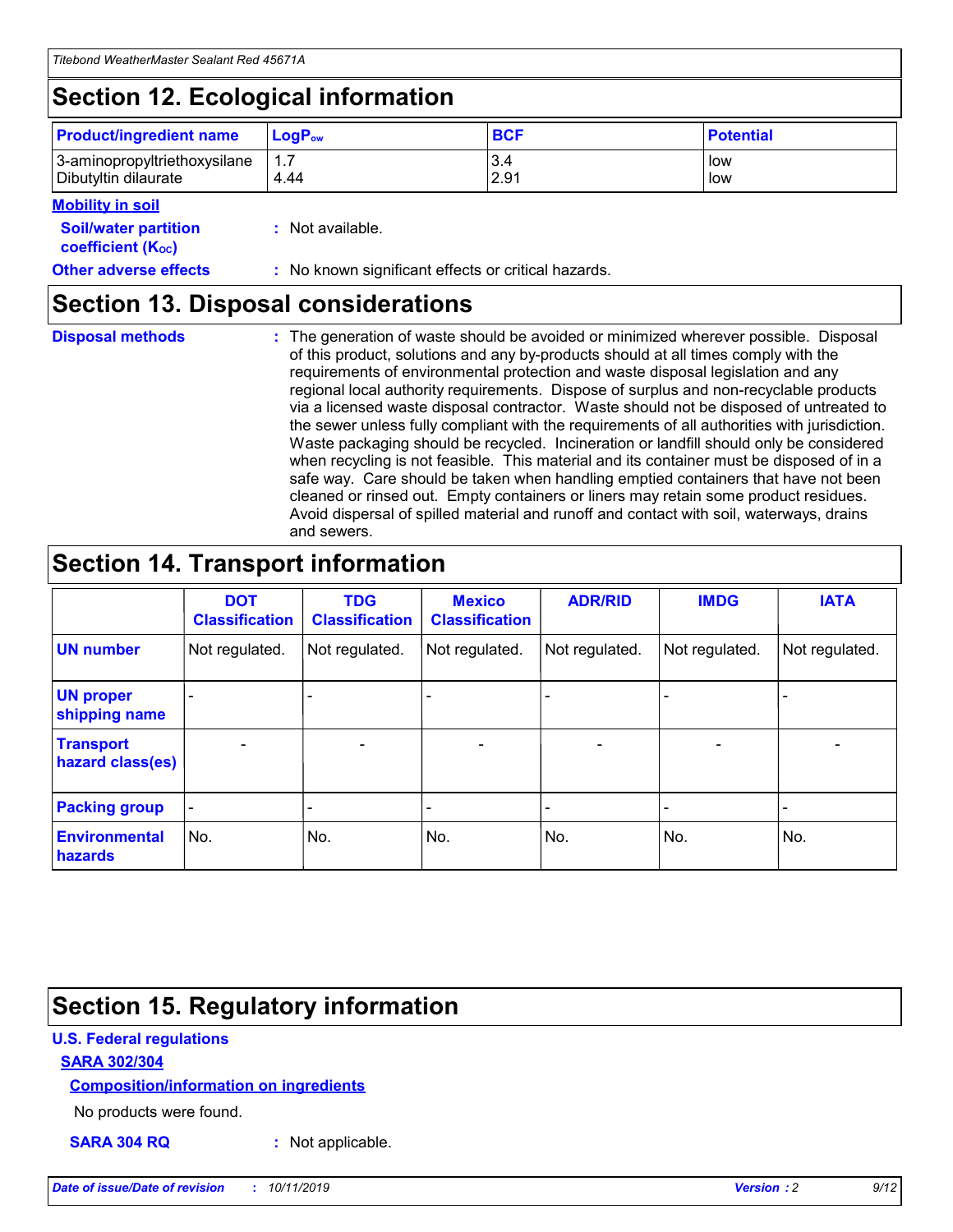## **Section 15. Regulatory information**

#### **SARA 311/312**

**Classification :** EYE IRRITATION - Category 2B SKIN SENSITIZATION - Category 1 TOXIC TO REPRODUCTION (Fertility) - Category 1B TOXIC TO REPRODUCTION (Unborn child) - Category 1B

#### **Composition/information on ingredients**

| <b>Name</b>                  | $\frac{9}{6}$ | <b>Classification</b>                                                                                            |
|------------------------------|---------------|------------------------------------------------------------------------------------------------------------------|
| 3-aminopropyltriethoxysilane | $\leq$ 3      | <b>FLAMMABLE LIQUIDS - Category 4</b><br><b>ACUTE TOXICITY (oral) - Category 4</b>                               |
|                              |               | SKIN IRRITATION - Category 2<br>EYE IRRITATION - Category 2A                                                     |
| Dibutyltin dilaurate         | ≤0.3          | ACUTE TOXICITY (oral) - Category 3<br>SKIN CORROSION - Category 1C                                               |
|                              |               | SERIOUS EYE DAMAGE - Category 1<br>SKIN SENSITIZATION - Category 1<br><b>GERM CELL MUTAGENICITY - Category 2</b> |
|                              |               | TOXIC TO REPRODUCTION (Fertility) - Category 1B<br>TOXIC TO REPRODUCTION (Unborn child) - Category 1B            |
|                              |               | SPECIFIC TARGET ORGAN TOXICITY (REPEATED<br>EXPOSURE) (respiratory system) - Category 1                          |

#### **State regulations**

| <b>Massachusetts</b> | : None of the components are listed. |
|----------------------|--------------------------------------|
| <b>New York</b>      | : None of the components are listed. |
| <b>New Jersey</b>    | : None of the components are listed. |
| Pennsylvania         | : None of the components are listed. |

#### **California Prop. 65**

**A** WARNING: This product can expose you to methanol, which is known to the State of California to cause birth defects or other reproductive harm. For more information go to www.P65Warnings.ca.gov.

| <b>Ingredient name</b> | No significant risk Maximum<br>level | acceptable dosage<br>level |
|------------------------|--------------------------------------|----------------------------|
| methanol               |                                      | Yes.                       |

#### **International regulations**

**Chemical Weapon Convention List Schedules I, II & III Chemicals** Not listed.

#### **Montreal Protocol**

Not listed.

**Stockholm Convention on Persistent Organic Pollutants**

Not listed.

### **UNECE Aarhus Protocol on POPs and Heavy Metals**

Not listed.

#### **Inventory list**

### **China :** All components are listed or exempted.

**United States TSCA 8(b) inventory :** All components are active or exempted.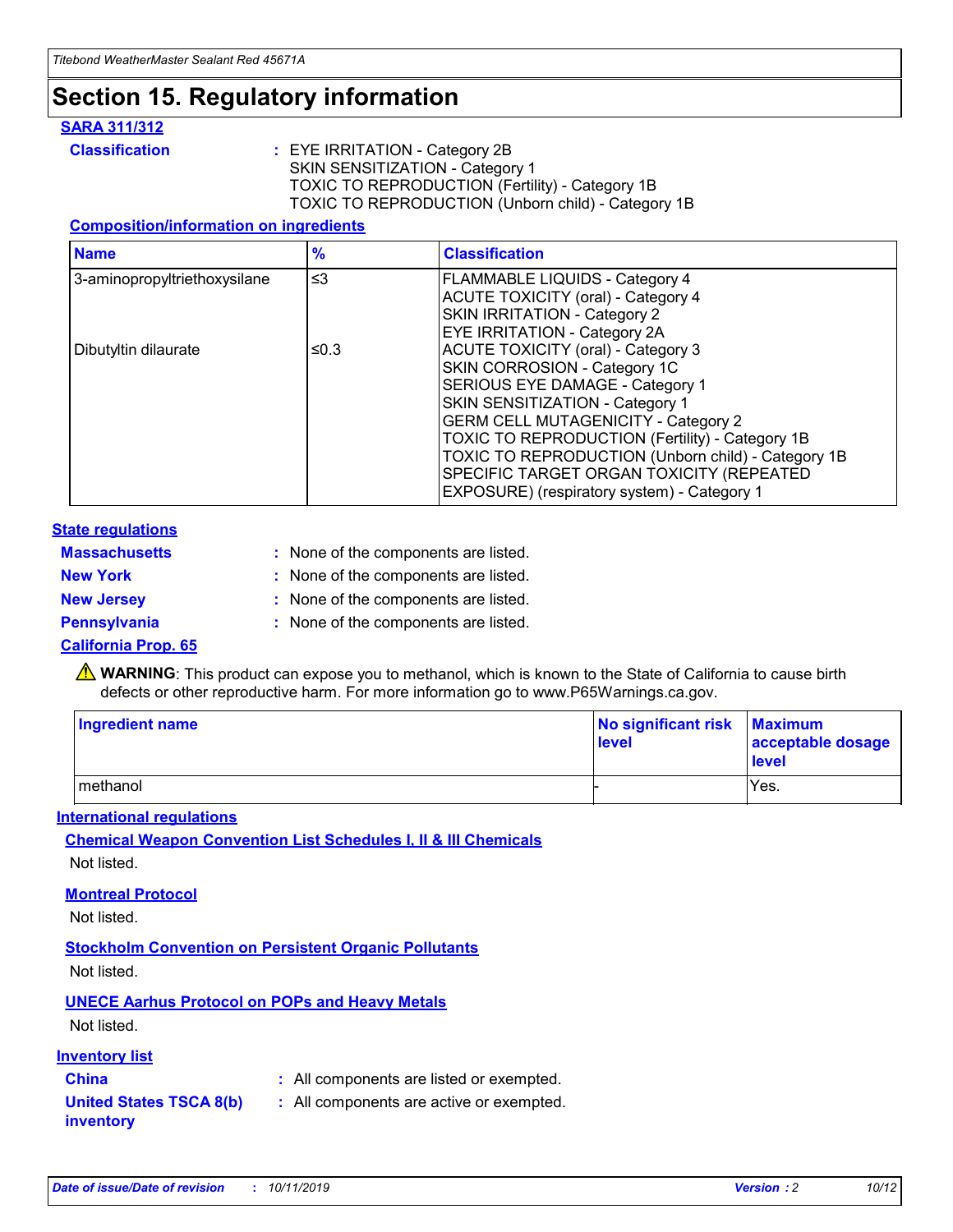## **Section 16. Other information**

**Hazardous Material Information System (U.S.A.)**



**Caution: HMIS® ratings are based on a 0-4 rating scale, with 0 representing minimal hazards or risks, and 4 representing significant hazards or risks. Although HMIS® ratings and the associated label are not required on SDSs or products leaving a facility under 29 CFR 1910.1200, the preparer may choose to provide them. HMIS® ratings are to be used with a fully implemented HMIS® program. HMIS® is a registered trademark and service mark of the American Coatings Association, Inc.**

**The customer is responsible for determining the PPE code for this material. For more information on HMIS® Personal Protective Equipment (PPE) codes, consult the HMIS® Implementation Manual.**

#### **National Fire Protection Association (U.S.A.)**



**Reprinted with permission from NFPA 704-2001, Identification of the Hazards of Materials for Emergency Response Copyright ©1997, National Fire Protection Association, Quincy, MA 02269. This reprinted material is not the complete and official position of the National Fire Protection Association, on the referenced subject which is represented only by the standard in its entirety.**

**Copyright ©2001, National Fire Protection Association, Quincy, MA 02269. This warning system is intended to be interpreted and applied only by properly trained individuals to identify fire, health and reactivity hazards of chemicals. The user is referred to certain limited number of chemicals with recommended classifications in NFPA 49 and NFPA 325, which would be used as a guideline only. Whether the chemicals are classified by NFPA or not, anyone using the 704 systems to classify chemicals does so at their own risk.**

#### **Procedure used to derive the classification**

| <b>Classification</b>                                                                                                                                                                  |                                                                                                                                                                                                                                                                   | <b>Justification</b>                                                                                                                                                                                                                                                                                       |  |
|----------------------------------------------------------------------------------------------------------------------------------------------------------------------------------------|-------------------------------------------------------------------------------------------------------------------------------------------------------------------------------------------------------------------------------------------------------------------|------------------------------------------------------------------------------------------------------------------------------------------------------------------------------------------------------------------------------------------------------------------------------------------------------------|--|
| <b>EYE IRRITATION - Category 2B</b><br>SKIN SENSITIZATION - Category 1<br><b>TOXIC TO REPRODUCTION (Fertility) - Category 1B</b><br>TOXIC TO REPRODUCTION (Unborn child) - Category 1B |                                                                                                                                                                                                                                                                   | Expert judgment<br>Expert judgment<br>Expert judgment<br>Expert judgment                                                                                                                                                                                                                                   |  |
| <b>History</b>                                                                                                                                                                         |                                                                                                                                                                                                                                                                   |                                                                                                                                                                                                                                                                                                            |  |
| <b>Date of printing</b>                                                                                                                                                                | : 4/22/2022                                                                                                                                                                                                                                                       |                                                                                                                                                                                                                                                                                                            |  |
| Date of issue/Date of<br>revision                                                                                                                                                      | : 10/11/2019                                                                                                                                                                                                                                                      |                                                                                                                                                                                                                                                                                                            |  |
| Date of previous issue                                                                                                                                                                 | : 10/16/2020                                                                                                                                                                                                                                                      |                                                                                                                                                                                                                                                                                                            |  |
| <b>Version</b>                                                                                                                                                                         | $\therefore$ 2                                                                                                                                                                                                                                                    |                                                                                                                                                                                                                                                                                                            |  |
| <b>Key to abbreviations</b>                                                                                                                                                            | $\therefore$ ATE = Acute Toxicity Estimate<br><b>BCF</b> = Bioconcentration Factor<br>IATA = International Air Transport Association<br><b>IBC</b> = Intermediate Bulk Container<br><b>IMDG = International Maritime Dangerous Goods</b><br>$UN = United Nations$ | GHS = Globally Harmonized System of Classification and Labelling of Chemicals<br>LogPow = logarithm of the octanol/water partition coefficient<br>MARPOL = International Convention for the Prevention of Pollution From Ships, 1973<br>as modified by the Protocol of 1978. ("Marpol" = marine pollution) |  |